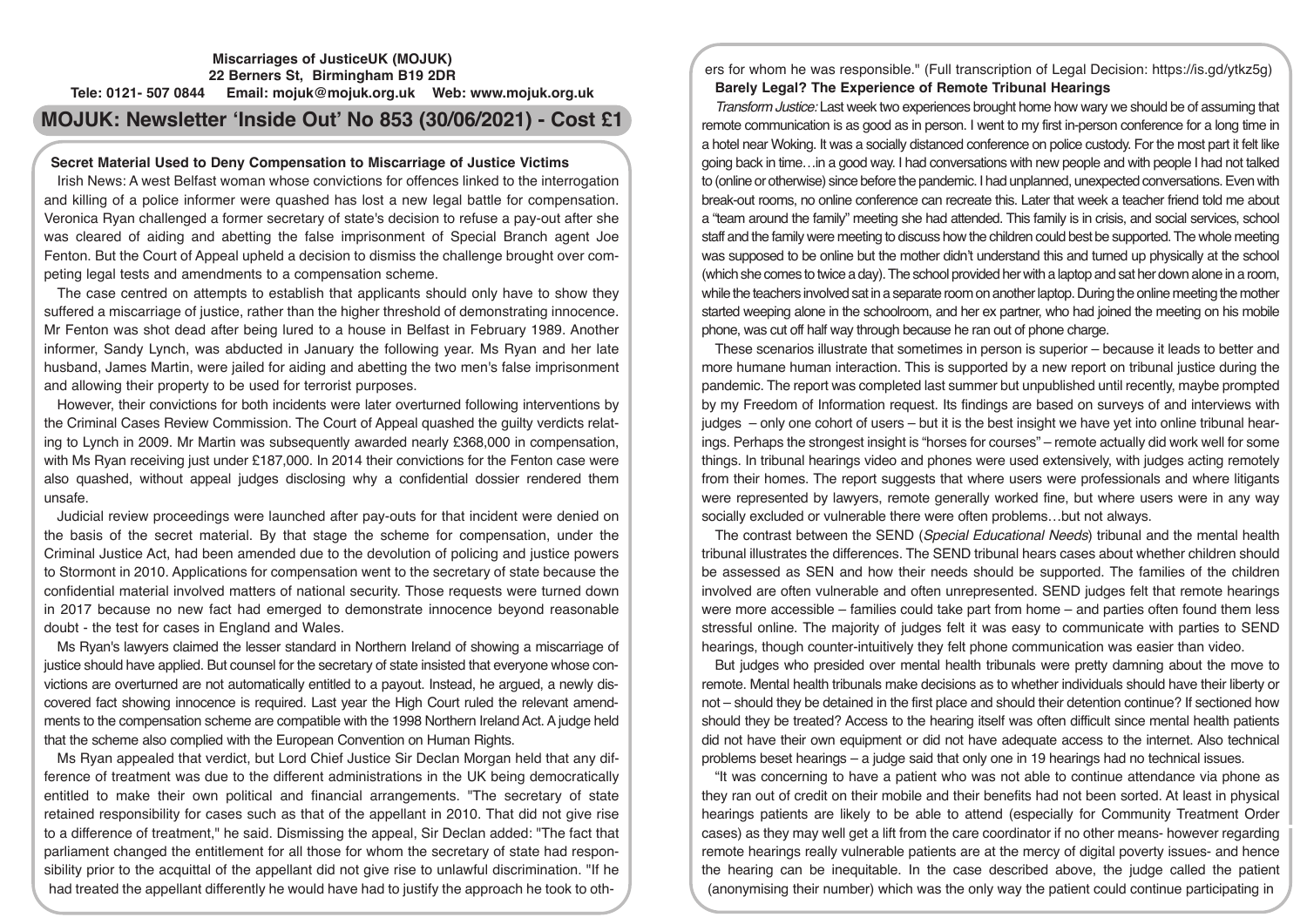their hearing- this needs to be addressed." (Respondent 120, Mental Health Tribunal) Mental health patients in secure settings had to borrow iPhones or share laptops with their own doctors to take part in hearings. Not surprisingly, this led to patients leaving hearings early, or not turning up in the first place. Judges couldn't work out whether the patients were understanding the hearing and whether they needed reasonable adjustments: "Hard to know how the patient is reacting and read cues. Sometimes the actual technology adds to the patient's paranoia as they are suspicious about electrical devices to begin with. There have been proportionately more walk outs compared to normal face to face hearings. Also, many patients have not met their reps in person, which can add to their anxiety and lack of trust.".

Many participants in tribunal hearings are vulnerable whether because of physical disability, mental health issues or difficulties with language. Significant proportions of judges surveyed felt that vulnerability was more difficult to identify remotely, particularly if the participants were on the phone. Where there was no relevant information in the papers and no representative, how could they judge whether a party was at a disadvantage?

"Whilst respondents considered that remote hearings had reduced psychological barriers to attending hearings for some, these had been amplified for others: particularly those with low levels of digital literacy and confidence; English as an additional language; those on low incomes; parties experiencing mental health problems; and parties with hearing and learning difficulties".

What is slightly surprising is that so many hearings have continued when it's doubtful they were legal. If reasonable adjustments are not made for a disabled person, that service is breaking the law. Continuing to hold remote mental health tribunals seems particularly risky, given the High Court in January ruled that mental health assessments used to detain mentally ill people must be done in person not on video. There are many parallels between the experience of remote justice in tribunals and in criminal courts. But we sorely lack the solid evidence in criminal. No one was brave or foolhardy enough to commission a study such as this one on tribunals – to let hundreds of judges give their views. Let's hope this report leads to an open debate about what to keep and what to jettison of pandemic justice.

# **SRA Pays Out £10m to Cover Losses From Dishonest Solicitors**

John Hyde, Law Gazette: Solicitors Regulation Authority (SRA): Payments from the compensation fund rose by 37% in value last year as dishonest solicitors cost the profession £10.3m in total. Accounts for the 2019/20 year ending 31 October 2020, released this week, show the fund received 1,120 claims (a fall of 21%) but faced higher-value claims than in previous years. There remained 637 open claims by October 2020 (up from 536 a year before) with a total potential value of £84.6m. In 2020, grant recoveries from solicitors found to have been dishonest were £5.3m  $-$  a 40% decrease. Recoveries are often received months or even years after the initial grant has been paid to wronged clients, so may not relate to payments made in the same financial year.

Current assets in the fund fell overall by £6m, leaving £60.7m in reserve. The balance of the fund has been deliberately increased to allow the payment of high value, exceptional claims, and the majority of those are expected to be paid out in the current year. The fund makes discretionary grants to people who have lost money or suffered hardship as a result of the dishonesty of a solicitor or law firm owner. The SRA, which published the accounts, said the pandemic has not yet had a significant impact.

The funding and burden of the fund has been a contentious issue in recent years. Contributions from solicitors and firms have risen in some years to ward off potential spikes in high-value claims. They currently stand at £50 for individuals and £950 for firms. The SRA

was forced to abandon plans for a £500,000 cap on single claims after it became clear the Legal Services Board, the oversight regulator, would not support the change. The LSB did formally approve other less contentious reforms of the fund earlier this week, including a charities and trusts threshold which will stop those with more than £2m in assets from making claims. The SRA says that larger charities and trusts have strong governance, are likely to be regular users of legal services, make sophisticated purchasing decisions and understand the risks involved. The new threshold will still allow 90% of charities to make a claim for a grant. The LSB had initially said there was insufficient evidence to support the proposal but has now backed it, saying that any potential risk of detriment to the charities is 'outweighed by the need for the [fund] to provide consistent and fair outcomes which prioritises those that are most in need'.

#### S**cotland: Extra £90,000 to Support Women Involved in Sex Work**

*Ash Denham, Scottish Legal News:* An extra £90,000 is being invested by the Scottish government to support women involved in Sex Work. The money will help fund services run by Victim Support Scotland, the Scottish Women's Rights Centre and the Encompass Network. The funding – which brings the total spent during the pandemic to £170,000 – was announced as the findings of Scotland's first ever consultation on Sex Work are published. The Equally Safe consultation – which attracted over 4,000 responses – found the pandemic had exacerbated the harms experienced by women involved in Sex Work and underlined the importance of a wide range of support to address their multiple, underlying needs. Community safety minister Ash Denham, said: "As this consultation shows, the Covid-19 pandemic has had a profoundly negative impact on women involved in Sex Work. There was clear evidence that in many situations women were already experiencing poverty or additional challenges, such as immigration status. The pandemic put women into further precarious positions with some reporting that they had no choice but to continue to sell sex. The stigma and the hidden nature of Sex Work has created a further barrier to getting help through mainstream services. I am therefore pleased to announce this additional funding for specialist services designed specifically for women involved in prostitution. The Scottish government will build on the findings of the consultation and develop a model for Scotland to challenge men's demand for Sex Workers, learning from other jurisdictions and international approaches. We will also bring forward a programme of work to engage with those with lived experience to help shape and strengthen services." Co-ordinator at the Scottish Women's Rights Centre Katy Mathieson said: "Women who sell or exchange sex often face immeasurable barriers, stigma and discrimination when it comes to seeking justice after an experience of abuse or violence. With this funding we will develop a pilot project which will enable us to identify the specific legal and advocacy needs of women involved in selling or exchanging sex and support them to exercise their rights."

# **Sandor Varga and Others v. Hungary - Violation of Article 3**

The applicants are four Hungarian nationals, Sándor Varga, Á.K., I.K. and Henrik Rostás, born between 1967 and 1987. The cases concern the applicants' life sentences without the possibility of release on parole. The first applicant was sentenced for the premeditated murder for financial gain of four people and a series of armed robberies committed in a criminal organisation. The second and third applicants' sentences were for the premeditated murder of six people, including a four-and-a-half-year-old child, committed with special cruelty with racist motives and in a criminal organisation, and for a series of related crimes (armed robbery and firearms offences). The fourth applicant was sentenced for the attempted murder of several people, for financial gain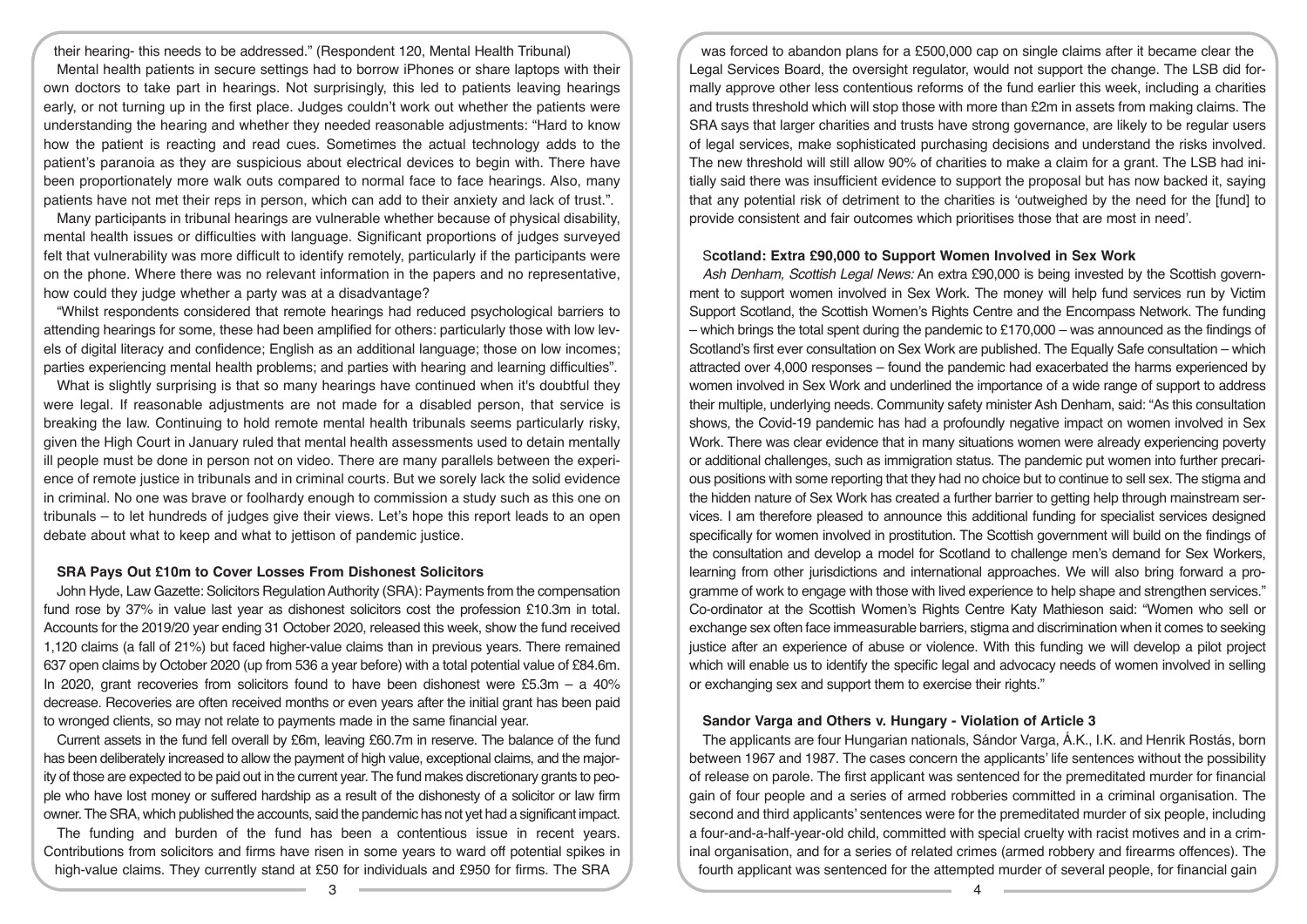and committed with special cruelty, as well as for several counts of robberies and assault. The applicants complain that their sentences constitute inhuman and degrading punishment, in breach of Article 3 (prohibition of inhuman or degrading punishment or treatment). Violation of Article 3, Just satisfaction: Non-pecuniary damage: the finding of a violation constitutes in itself sufficient just satisfaction for the non-pecuniary damage sustained by the second and third applicants; Costs and expenses: 2,000 euros (EUR) jointly to the second and third applicants. The first and fourth applicants did not submit any claims for just satisfaction.

### **Steps Prisons are Taking to Tackle Violence, Self-Harm, on Youth Secure Estate**

MOJ: We are committed to reducing violence in youth custody. Whilst there are fewer young people in custody than ever before – those in the youth estate are a cohort with complex needs. Children and young people (including 18-year olds) serving sentences for violence against the person offences accounted for more than half (55%) of the youth custody population in 2019/20. We are investing in staff, education, psychology services and mental health support, alongside a package of interventions within the Behaviour Management Strategy that address the needs of children and young people through early intervention and multi-agency work. This is underpinned by 'SECURE STAIRS' - the framework of integrated care jointly led by the NHS and Youth Custody Service (YCS), which provides the foundations as to how the YCS works with children – which has adapted its approach during the COVID-19 pandemic to take into account the vulnerabilities of children at this time. In addition, the YCS has been progressing work with a focus on some of the most vulnerable and challenging young people in custody alongside NHS colleagues through the Critical Case Pathway. This provides a greater level of oversight and support to professionals working with children who self-harm, and those with the most complex needs to ensure effective assessment, planning and co-ordination. Additionally the 'COVID-19 Support Plan', a less intensive and physically distanced version of the Custody Support Plan (which provides children with a named officer to work with on a weekly basis) is also being delivered, to maintain key relationships between staff and children.

The roll out of the youth justice specialist roles has continued with funding provided for every prison officer to take up a degree level qualification in youth justice. As of March, there were 201 youth justice specialist officers already in post. A further 319 staff are currently signed up or undertaking the learning, with the last cohort due to start in October 2022 with up to 110 more frontline staff participating. We are continuing to look to further open up regime opportunities in a manner that is safe and sustainable, to provide further support to children. Given the uncertainty this period has presented, it has been encouraging to see that levels of selfharm have fallen during the pandemic with - the annualised rate of self-harming per 100 children falling by 56% in the three months to December 2020. We are also carrying out work to ensure that lessons learned from the COVID-19 period are taken into account going forwards, and the YCS has commissioned a programme of research, in collaboration with academics, to evaluate these lessons with the results used to further inform recovery planning.

# **HMP & YOI Sudbury – Urgent Improvements Needed**

The primary purpose of Sudbury, Charlie Taylor, HM Chief Inspector of Prisons, said, was to prepare prisoners for their successful return to the community on release. At the last full inspection, in 2017, inspectors reported that outcomes in this regard were improving. "The pandemic, however, had disrupted the prison's ability to maintain this progress and although it was

encouraging that around 50 prisoners had continued to use release on temporary licence (ROTL) to access external key work employment, the numbers generally had greatly reduced."

For prisoners classed as a high risk to the public, probation service prison offender managers (POMs) had maintained onsite provision, including face-to-face support. However, most of the population were allocated prison officer POMs (around 60%), and many had not had adequate contact for several months. Mr Taylor commented: "It was clear that prisoners' lack of access to offender management was a source of considerable frustration." The prison had announced the welcome resumption of social visits. Prison leaders were also planning to increase the number of opportunities for ROTL to maintain family ties from mid-May 2021, although a cautious approach meant that very few prisoners would initially benefit from this. Similarly, Mr Taylor added, the reintroduction of face-to-face teaching was to be limited to small numbers, even though inspectors had identified that classroom space was available.

Sudbury remained generally safe with few incidents of violence or self-harm. However, Mr Taylor said, the use of segregation and incidents of force were far higher than inspectors have seen in other open prisons. "While most force involved just the use of ratchet handcuffs to escort prisoners to segregation, this high usage could be tracked back to 2019 and had continued through the period of restrictions. Leaders needed to review this to understand the reasons." Many communal areas, particularly on the older units, were dilapidated and grubby and significant investment was needed.

Inspectors were also concerned that they received many negative comments about staff. Only 61% said that staff treated them with respect and a third said that they had been subjected to some victimisation from staff. Mr Taylor added: "Prisoner perceptions on the use of segregation, the high number of prisoners returned to closed conditions, as well as the inconsistent support from POMs, had been further compounded by a local dispute with staff associations that was affecting the progress of the personal officer scheme. These issues combined to contribute to some poor prisoner perceptions and undermined the rehabilitative purpose of the prison."

The report noted many reports of staff being abrupt, unhelpful and having a punitive approach. It added: "Nevertheless, some prisoners were able to name some good staff and we found some committed, energetic staff doing positive, and in some cases innovative, work with prisoners", particularly in the areas of physical education and horticulture. Overall, Mr Taylor said: "Many aspects of daily life, including the high use of force, poor staff-prisoner relationships and the management of some key aspects of offender management, needed urgent improvement, while much of the living accommodation required significant investment."

#### **All Children to be Taken From Privately Run Rainsbrook Youth Jail**

Guardian: All children will be removed from a privately run youth jail because of serious ongoing safety concerns, the government has announced. Work is under way to find alternative accommodation for 33 children at Rainsbrook secure training centre, the Ministry of Justice (MoJ) said, after calls for urgent action to address problems at the unit. The government was urged to step in after it emerged children were being locked up for more than 23 hours a day at the site near Rugby in Warwickshire during the coronavirus pandemic.

The justice secretary, Robert Buckland, previously described the situation as an "unacceptable failure" and MPs increased pressure for the site to be taken back under public control from the US-based contractor MTC. Such a move is under consideration, the MoJ said on Wednesday. Another possibility would be to shut the centre and find another use for it. Buckland said: "Six months ago, I demanded that MTC take immediate action to fix the very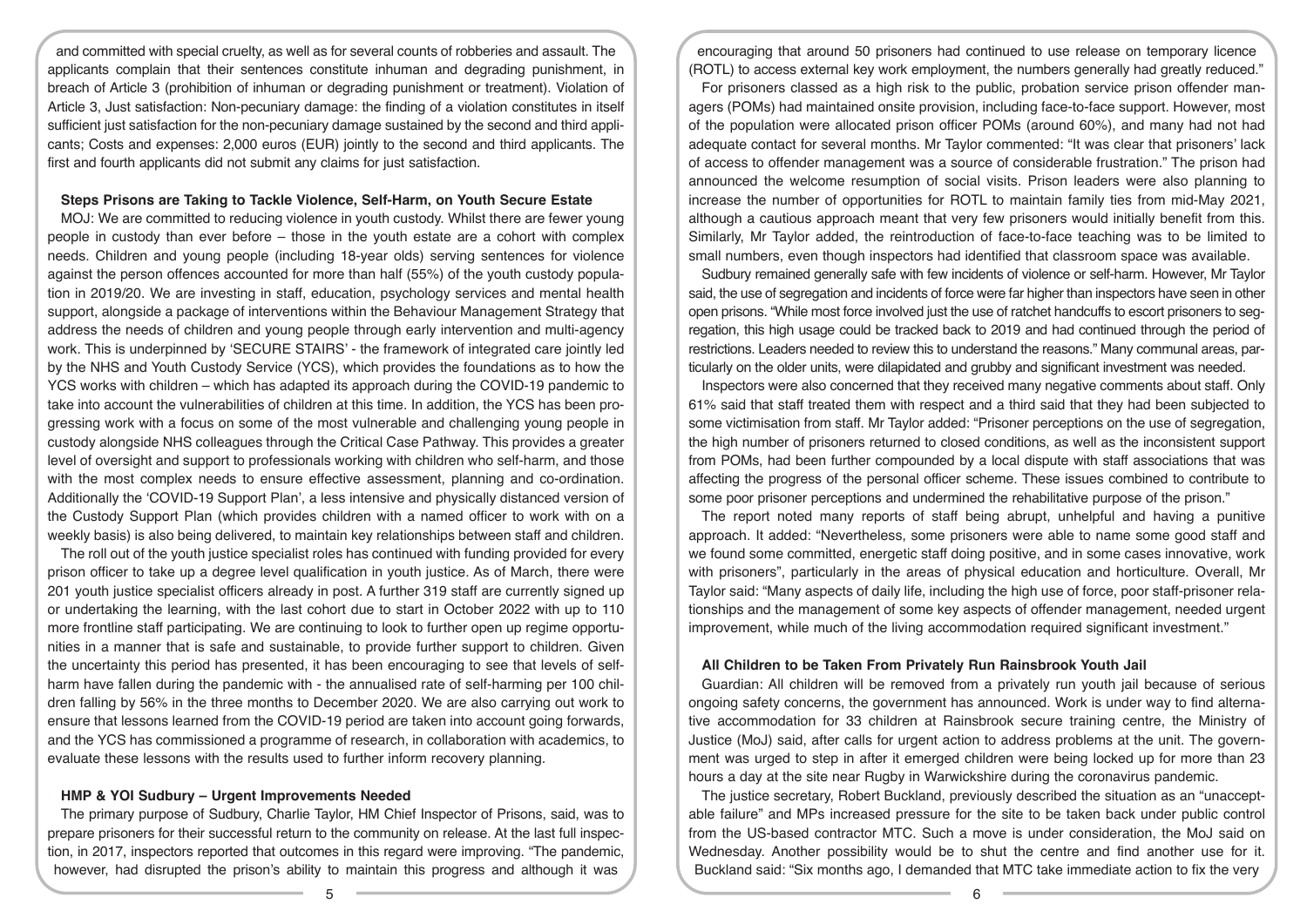serious failings at Rainsbrook. They have failed to deliver and I have been left with no choice but to ask that all children are moved elsewhere as soon as possible. This move will help protect the public by ensuring often vulnerable children get the support they need to turn their lives around, ultimately resulting in fewer victims and safer streets."

Negotiations about the future of the contract with MTC are ongoing. Rainsbrook can hold up to 87 children aged between 12 and 17, whether serving a custodial sentence or on remand from the courts. The schools watchdog, Ofsted, the Inspectorate of Prisons (HMIP) and the Care Quality Commission (CQC) issued a rare urgent notification to Buckland in December over "continued poor care and leadership" at the site and concerns that vulnerable children were being subjected to a "bleak regime". The inspectors issued the notification after finding that little progress had been made, despite assurances two months earlier that immediate action would be taken, and over concerns that newly admitted children, some as young as 15, were being locked in their bedrooms for 14 days and only allowed out for 30 minutes. MTC's managing director, Ian Mulholland, who took over the role in January and was not in charge at the time of the inspections, has previously apologised "unreservedly" for the "very obvious failings" but said efforts were being made to rectify the situation. The Commons justice committee described MTC's promises of improvement as "worth less than the paper they are written on".

# **Why the Cops Are Corrupt To the Core**

The inquiry into the investigations into the murder of Daniel Morgan declared last week that the Metropolitan Police is 'institutionally corrupt'. Simon Basketter explains why fraud is built into the police. One of many internal investigations into Metropolitan Police corruption was called Operation Othona in 1993. Most of its files were shredded in 2003, except a single A4 ring binder. The file was called "The Dark Side of the Moon—everyone knows it is there but not many can see it". It listed examples of corruption, including unauthorised police computer checks, providing criminals with details of police operations and documents, "losing" evidence, offering protection from arrest and prosecution, and conspiring with criminals and informants in criminality. It said, "Paranoia about what might be revealed if corruption was investigated with vigour is running high in some very powerful and influential circles." Othona was an investigation of, among other things, corruption among south London cops. Around the time of Daniel Morgan's murder, gangsters there paid detectives to report on police operations and then lose or weaken evidence. Drugs and goods seized from informers were being handed back for them to sell and share the proceeds. Detectives carried a "First Aid kit". It contained a balaclava, drugs and a gun. It was used to plant evidence.

So it is not surprising that the inquiry into the 1987 murder of Daniel Morgan slammed the police for "institutional corruption". The panel said it had not found enough evidence to definitely prove police involvement in Morgan's murder. But it did find all police inquiries into the murder were flawed or compromised by corruption. Successive police investigations were, as one senior officer put it, "pathetic". A raft of connected prosecutions failed. The police admitted corruption in the first investigation. But as the panel pointed out, they have never said what that corruption was. Suspects were warned of their impending arrest—the details were published in the Daily Mirror newspaper—giving them time to dispose of incriminating material. The crime scene was not properly secured. Suspects and witnesses were drinking buddies with cops and members of the same Freemason lodge who then took their statements. Eleven cops at least who investigated the case were masons. Officers moonlighted as private investigators and "security" for crooks, and were passed "brown

envelopes". Obvious witnesses were not spoken to until months after the murder, once their memories and any clues they might provide had long gone cold. No log "containing any coherent lines of enquiry" appeared to have been kept, or more likely went missing. Exhibit bags were left open and contaminated. Sensitive information was repeatedly leaked to the press. When a murder prosecution was eventually brought it collapsed in 2011 amid catastrophic evidence disclosure failures and the flaws of a supergrass informants system. The panel points out that policies and procedures relating to the use of informants still allow "scope for corrupt practices". After all that the cops promised to cooperate with the inquiry. The promise was empty. The panel found itself obstructed at every turn. And further the institutional corruption consisted of dishonestly "concealing or denying failings, for the sake of the organisation's public image". The panel said the corruption continues "to the present". For seven years the Met denied the panel access to evidence, and in particular to the "Holmes" computer system.

The officer primarily responsible for what the panel called disreputable delaying tactics was Cressida Dick, now boss of the Met. The panel also found evidence of corrupt links between police officers and private investigators who were selling sensitive police information to the media. The panel heard officers who tried to report wrongdoing were ostracised, transferred to different units, encouraged to resign or faced disciplinary action When the cops tackle corruption, as the Morgan inquiry shows, it is to "protect the reputation of the force". Being "bent for themselves"—cops taking bribes from criminals to suppress evidence and skimming off profits from rackets—is supposedly frowned on. Though as the panel shows it is rife.

But being "bent for the job" is a different matter. Paul Condon, head of the Met during most of the 1990s, coined the phrase "noble cause corruption"—the idea that some police justifiably "bend the rules" to get a conviction when they "knew" the accused was guilty, but had no proof. Condon set up a secret anti-corruption squad known as the Untouchables. A number of senior officers—Andy Hayman, John Yates, Paul Stevens and Ian Blair—were in the squad. All are criticised in the Morgan report. To find out about corruption they again needed informers—whether crooks or crooked cops. The bigger the investigation the bigger the informer— so-called supergrasses. They tend to be offered a clean slate and in return offer enough information to make the deal worthwhile. They lied and fabricated, and the police encouraged them to do it. The very method of supposedly stamping out corruption is itself corrupt. Institutionally so.

## **HMP Full Sutton – Racist Prison Staff Cover up for Racist Attacker**

Kevan Thakrar: On 23 December 2019, I was the victim of a cowardly racist attack at HMP Full Sutton's Close Supervision Centre (CSC). The perpetrator hid, waiting for me to pass his cell to collect my meal from the servery, which was staffed by five prison officers, and as I held out my plate for the food, he was allowed to approach me from behind, walking straight past the security, carrying a weapon and stabbing me repeatedly in the back while growling 'Die'. I turned around not fully aware of what was happening; he rapidly retreated from the room before the officers sought to prevent me from responding.

From the start, I called this as a set-up in which the officers worked with the perpetrator, Kevin McCarthy, against me, sharing the same racist ideology. It was evident, not only in the actual event, but in his preferential treatment following it - which included him not being removed from the unit for weeks and keeping in his possession his games console and a TV they supplied him with, and once eventually relocated to segregation, he was allowed to take the games console with him to a cushy cell. Contrasting this with them telling me that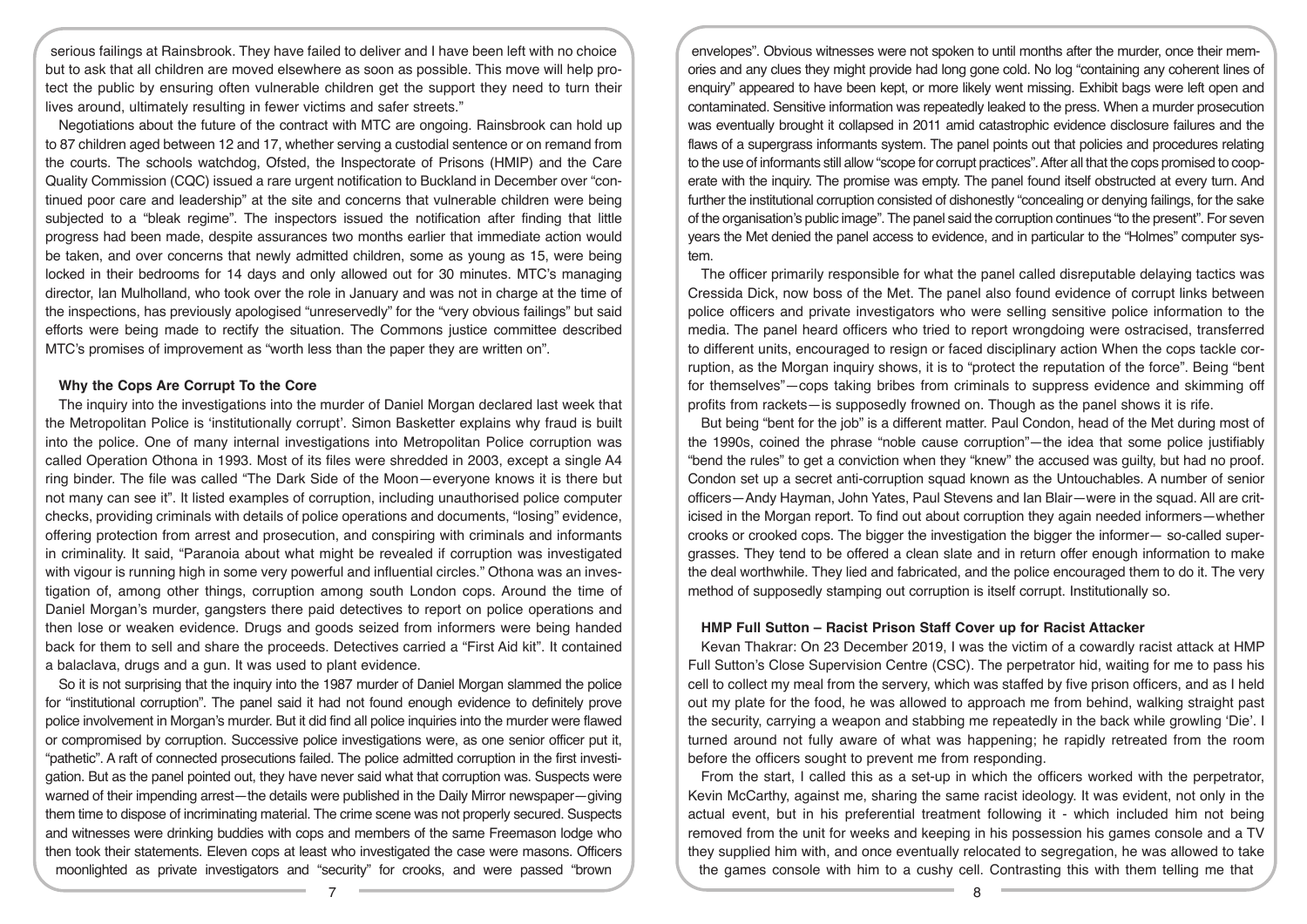games consoles are only allowed for 'enhanced' prisoners and my current position of detention in a segregation unit cell with no electricity, makes this clear. When I called this out, I was portrayed as an irrational complainer, but recent disclosure has proved my suspicions. In a document prepared by a government appointed lawyer, and signed by the CSC Operational Manager: 'It is admitted that Mr McCarthy had previously expressed frustration with and dislike of [Kevan Thakrar] and, on 10 December 2019, expressed thoughts of harming [him]… staff were aware of this information and dynamic risk assessments were carried out thereafter.'

Within the CSC, these Dynamic Risk Assessment Meetings (DRAMs) are carried out at least weekly for thorough review, and before every unlock period to consider such serious and emergency responses as should occur following threats like McCarthy made. That means at least two full DRAMs occurred between the threats being made and the cowardly attack, which were attended by what they call the Multi-Disciplinary Team (MDT) – who failed to take any action at all. This MDT included the specialist forensic psychologist contracted from Humberside mental health team to be the unit's 'clinical lead', to identify problems such as this, and McCarthy's allocated forensic psychologist, specifically appointed to reduce his risk of harm to others.

For no adjustments to be made to McCarthy's supervision, no attempt to separate him from anyone, including me, and for no mention of any of it to be made to me, so I could at least be aware of a potential threat to my life, evidences the intent, corruption and racist views of this MDT and Full Sutton CSC staff in general. They knew this clown had previously attacked others from behind, even within the CSC, and had to be deemed a high risk of harm to others to be a CSC prisoner in the first place – so there can be no excuse for any of them.

It comes as no surprise to me that this vindication of my claims has surfaced, especially when considering the routine discrimination that occurs at HMP Full Sutton. One incident which illustrates this occurred during the height of the Black Lives Matter publicity in 2020, when the BBC rightly, but only following pressure, removed some racist material from its online platform. A gang of around six officers, obstructing the corridor and ignoring social distancing as usual, openly discussed their vehement objections to the 'betrayal of the British public by the BBC'. The final contribution to this conversation, which they all concurred with, was that 'There's fuck all wrong with a bit of blackface' and those that don't like it 'can fuck off somewhere else or back to where they came from'. When I reported this, using a Discrimination Incident Reporting Form, the CSC Custodial Manager responded that he had reminded staff not to have such conversations on the landings and to be aware that some people may take offence. In other words 'it's ok to be racist, just don't let the n\*\*\*\*\*s and p\*\*\*s hear you, boys' was basically his message. Anyway, that weasel McCarthy plea-bargained to GBH, as his actions in full view of multiple CCTV camera mandated prosecution, following which the same Custodial Manager wrote to tell me of the 'zero tolerance to violence' approach applied at Full Sutton which had enabled the criminal conviction. They subsequently kicked me off the unit in an 'emergency' transfer - so something must have happened more serious than a racially motivated attempted murder, right? Well, no. The reason given states:

'This decision has been taken due to your continued non-engagement with the multi-disciplinary team at Full Sutton. Despite consistent efforts by our team to promote an open channel of verbal communications, you continue to ignore the team other than to make general applications or meet your basic needs. Since your transfer to the unit at Full Sutton your level of engagement with a range of professionals has declined, including Chaplaincy and Gymnasium staff.' Ignoring the fact that both named services have been suspended as

part of the prison's Covid lockdown measures, or that I have been repeatedly requesting a transfer since the attack on me, where were the attempts at open channels of verbal communication prior to enabling the known racist to try to kill me? When this entire MDT is culpable for the attack, what could I possibly want to speak to them about beyond any 'immediate' basic needs and when would this occur, considering I am subject to 22-23 hour a day lockdown, purportedly due to Covid? The fact that, unlike McCarthy, I have been located in the downstairs cells in the segregation unit, known locally as 'the dungeon', which still lack in-cell electricity supply, contrary to HMP recommendations following an inspection many years ago, shows this unofficial punishment for what it is. Although, having said this, 100% of the people of colour in the seg are in 'the dungeon', with 'the penthouse' being the exclusive reserve of white prisoners, who sit watching TV and get made 'enhanced' for shouting racist abuse, so maybe I am just not white enough to not be treated like an animal.

Kevan Thakrar A4907AE, HMP Full Sutton, Moor Lane, York YO41 1PS

#### **Criminal Purgatory – Release Under Investigation – is the End in Sight?**

If a suspect is released under investigation (RUI) it means that the individual will be released from custody but unlike a pre-charge- bail, there will be no conditions placed upon them. Effectively they are free to return to their normal lives until the day that they receive a letter containing a ' postal requisition' to say that they are being charged or being informed that charges will not be pursued. The police, once they have released the individual, are at liberty to continue with their investigation without any time limits being placed upon them. Additionally, once released the police are not mandatorily forced to tell the suspect that the investigation is still ongoing or even that it has come to an end. Particular poor practices arose in regard to this.

*What was the Impact of RUI?* The Law Society in recent reports highlighted a significant decrease in the use of bail post-2017 and an upward trend in the use of RUI's. For example, the London Metropolitan Police Force in 2016- 2017 (Pre- Reform) bailed 67,838 individuals before being charged whereas post-reform 2017-2018 only 9881 were bailed but 46,674 were released under investigation. This pattern can be seen around the country, for example in Cleveland 2016-2017(Pre-Reform) 1693 individuals were bailed before being charged whereas in 2017-2018 only 78 were bailed and 4364 were released under investigation. Similarly, in Nottingham in 2016 -2017 (Pre-Reform) 7392 individuals were bailed before being charged, whereas 2017-2018 562 bailed and 4728 released under investigation.

What Are The Consequences Of Rui's To The Individual Involved? The current Law Society briefing highlights investigations where RUI's have been used which have been allowed to run on for months and years. They highlighted in the briefing that in Nottinghamshire the average individual released under RUI is under investigation status for 114 days and in Surrey 288 days. In my own firm we have seen cases left by the police in limbo under RUI for 12 months and above , furthermore, despite the fact that the National Police Chief's Council ("NPCC") issued guidance in 2019 which recommended that suspects be updated every 30 days, it can be seen that the majority of police officers fail to do this.

Inevitably the longevity of the investigation stage has negative impacts on both the victim and the suspect. They are both are left in a situation where they are placed under enormous stress without any real support. Victims are inevitably left in a situation where they do not know for a long period whether they are believed, when they may have to go to court, whether they will obtain justice, or if the accused will continue to be an immediate risk to them. Questions such